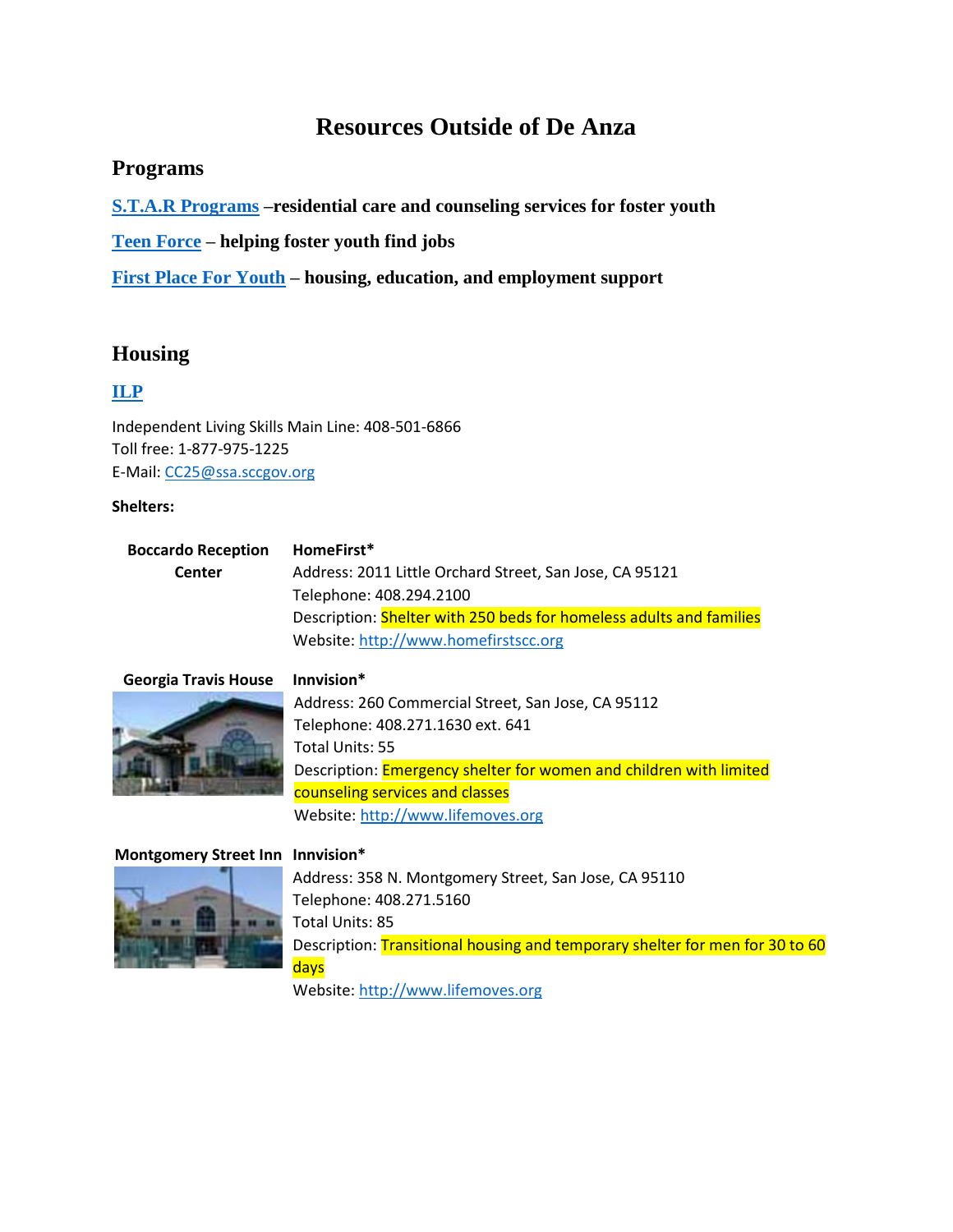#### **The commons Bill Wilson Center\***



Address: 3661 Peacock Court, Santa Clara, CA 95050 Telephone: 408.243.0222 Total Units: 28 Affordable Units: 4 three-bedroom units, 13 two-bedroom units, 11 one-bedroom units Website: [www.billwilsoncenter.org/](http://santaclaraca.gov/?splash=http%3a%2f%2fwww.billwilsoncenter.org%2f&____isexternal=true)

#### Other Non-Profit Organizations



## **Sobrato Family Living Center**



# **Supplemental Living Center**



#### **Charities Housing\***

Telephone: 408.501.7550 Total Units: 25 Description: 24 beds of transitional housing for survivors of domestic violence Website: [www.charitieshousing.org/home-safe](http://santaclaraca.gov/?splash=http%3a%2f%2fwww.charitieshousing.org%2fhome-safe-santa-clara%2f&____isexternal=true)[santa-clara/](http://santaclaraca.gov/?splash=http%3a%2f%2fwww.charitieshousing.org%2fhome-safe-santa-clara%2f&____isexternal=true)

### **HomeFirst formerly EHC LifeBuilders\***

Address: 1509 Agnew Road, Santa Clara, CA 95054 Telephone: 408.855.8506 Description: Phase I includes 33 transitional housing units; Phase II includes 10 transitional housing units (2 two-bedroom units, 4 three-bedroom units, and 4 four-bedrooms units) and 8 two-bedroom permanent housing units Website: [www.homefirstscc.org](http://santaclaraca.gov/?splash=http%3a%2f%2fwww.homefirstscc.org&____isexternal=true)

## **Silicon Valley Independent Living Center\***

Address: 1597 Market Street, Santa Clara, **CA** 

Telephone: 408.997.7100 Total Units: 1 Description: four-bedroom transitional housing unit for persons with disabilities Website: [http://www.svilc.org](http://santaclaraca.gov/?splash=http%3a%2f%2fwww.svilc.org&____isexternal=true)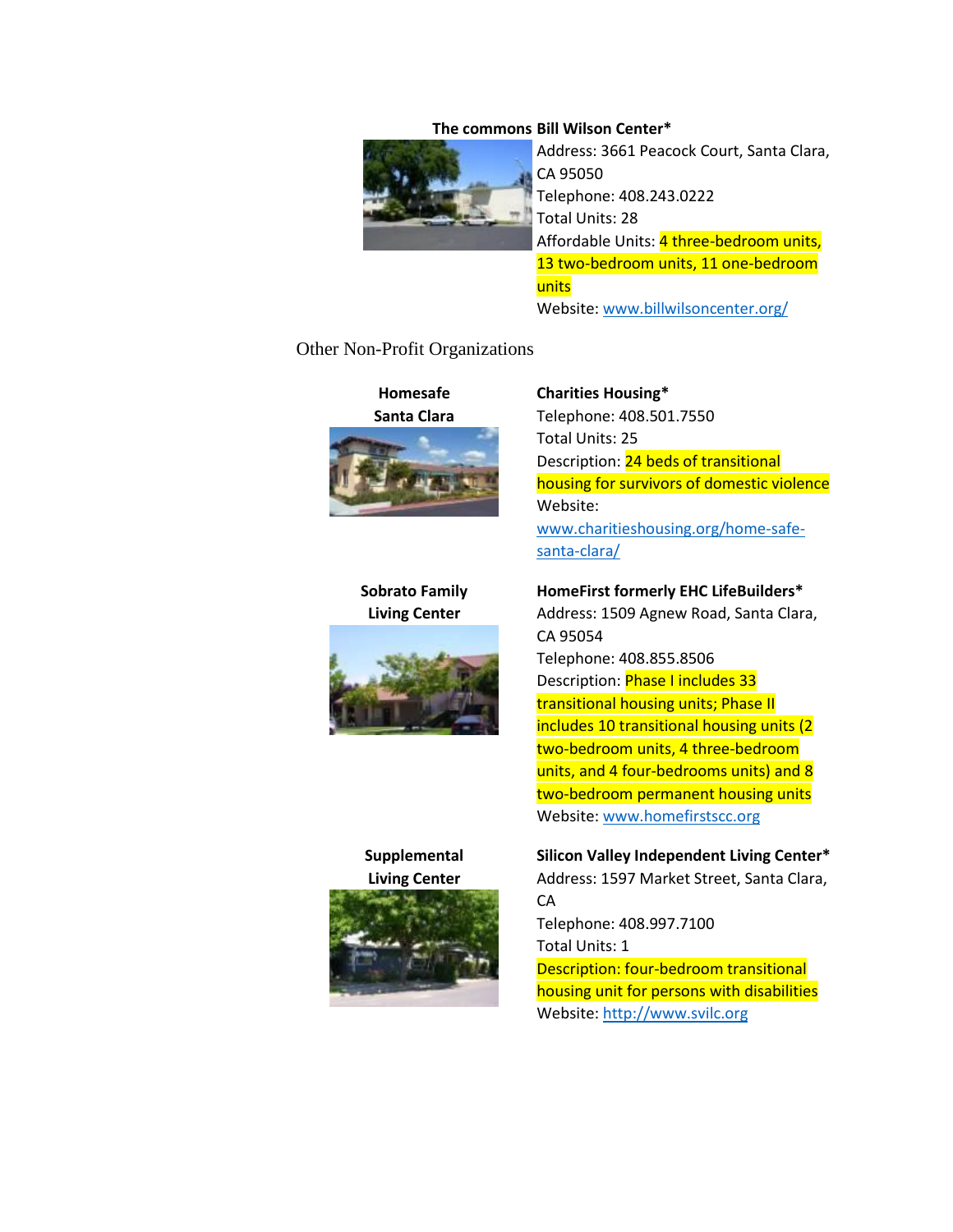# **Food & Clothing**

**Second Harvest Food Bank:<http://www.shfb.org/getfood>**

**Hot Meals in Santa Clara County [http://www.shfb.org/docs/getfood/foodresources\\_santaclara.pdf](http://www.shfb.org/docs/getfood/foodresources_santaclara.pdf)**

**Sacred Heart: 3 day supply of groceries twice a month, shop twice a month for clothes/shoes for free. <http://sacredheartcs.org/service/food-clothing/>**

# **Hotlines**

### **Domestic Violence Hotline IF YOU ARE IN IMMEDIATE DANGER, CALL 911**

**(English & Spanish)** 1.800.279.2962 (San Jose & South Santa Clara County) 1.800.572.2782 (North Santa Clara County) 1.800.799.SAFE (National Hotline)

# **Domestic Next Door\***

**Violence**  Address: 234 E Gish Road, Suite 200, San Jose, CA 95112 *Hotline* National Hotline: 1.800.799.SAFE San Jose & South Santa Clara County: 1.800.279.2962 North Santa Clara County: 1.800.572.2782 Description: Confidential counseling and emergency shelter placement for women and children Website: [http://www.nextdoor.org](http://santaclaraca.gov/?splash=http%3a%2f%2fwww.nextdoor.org&____isexternal=true) **IF YOU ARE IN IMMEDIATE DANGER: CALL 911 Victims Support Network for Battered Women Services\* of Domestic**  Telephone: 800.572.2782 Violence Description: Crisis intervention, emergency shelter, Address: 375 S. Third Avenue, San Jose, CA 95112 counseling, and legal assistance

Website:http://www.ywca-sv.org

# **Suicide Prevention & Crisis - 1-855-278-4204**

24/7, English & Spanish. Crisis Phone Counselors help individuals who are experiencing:different forms of crisis, emotional or situational distress, a need for ongoing support, varying degrees of mental illness, and a need for general information or referrals.